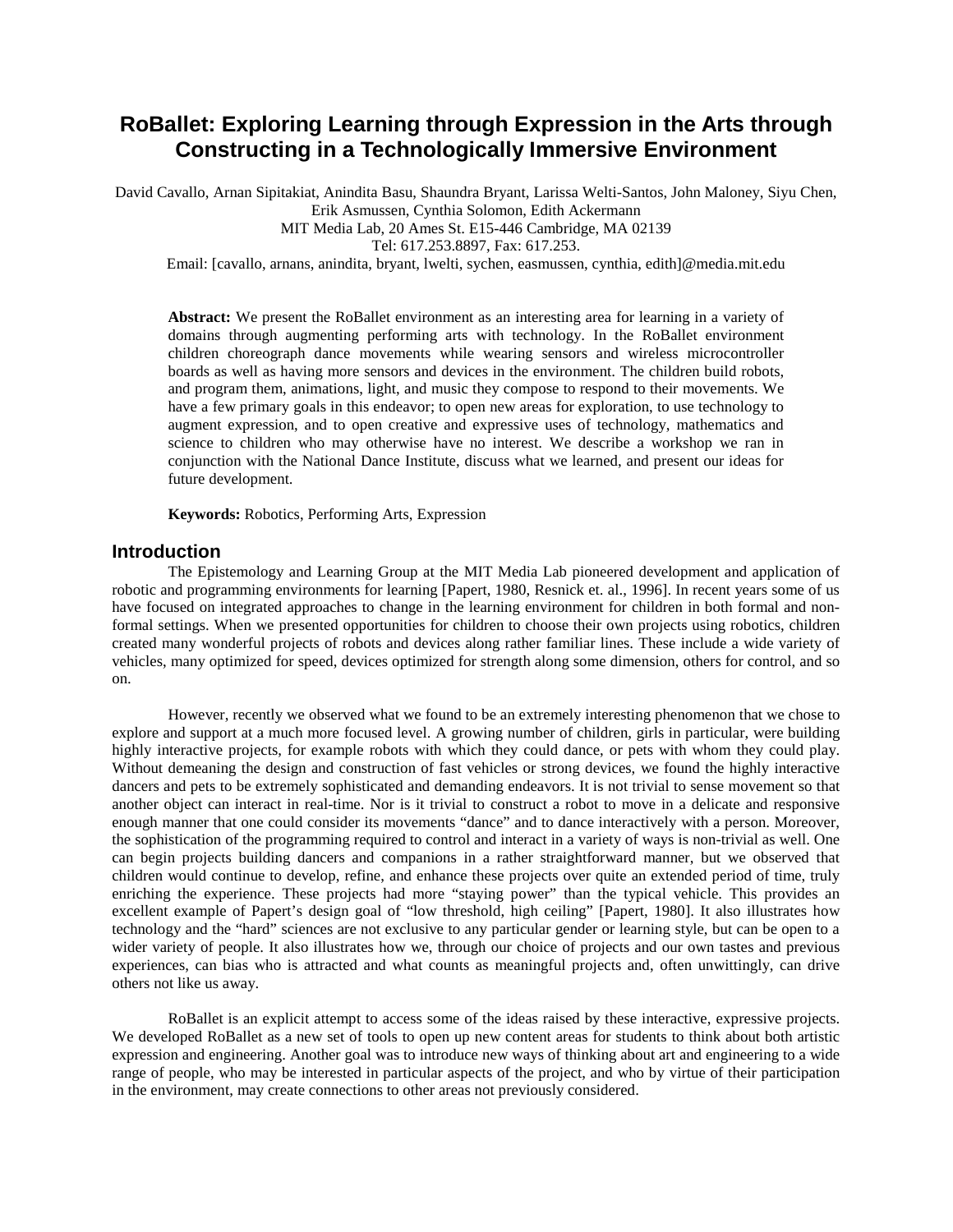An important element of our design process was to create an environment that fostered intellectual diversity by creating a space in which art and science share equal footing in the creation of a final product. This is to be contrasted with the common approach of creating an environment where one provides a vehicle for the other, an approach that ultimately trivializes both domains. One becomes subservient to the other, or becomes a method of "tricking" students into enjoying the other.

RoBallet provides a place for dancers to incorporate technology to enhance their art. Similarly, technology may be used to full effect without being "softened" by the introduction of performance. This combination serves to open up both the arts and technology to a wider range of students without trivializing either domain. Instead, experience in one area can provide new insight into the other.

Our goal was not necessarily for the children to become better dancers, choreographers, composers, or performance artists. This is not our area of expertise. Rather, we focused on how this environment could potentially be a rich learning environment for exploration of a wide variety of areas, not just the arts, but also math, physics, programming. Our goal was also not to learn in a more connected way only the disciplines in and of themselves, but also how their interconnections enrich each other. We wanted children to experience how through technology we can extend artistic expressions that otherwise is difficult or even impossible; how more people can make these expressions without having to follow the traditional paths of mastering a musical instrument before composing. We also wanted children to experience how math, programming, and physics can be expressive and have aesthetics, and are not dry, lifeless, or merely instrumental.

We drew from other sources of inspiration besides our empirical observations of children doing robotics. Our colleague Tod Machover not only has a long history of innovative development of technologically-augmented musical instruments (hyperinstruments), but also recently has developed tools such as Hyperscore for his Toy Symphony project [Farbood, 2001]. Our colleague Joe Paradiso has not only created new microcontrollers and sensing devices, but has worked in innovative ways with dancers on using dance to drive musical expression [Paradiso, 2002]. One of the authors, Anindita Basu, developed the Full-Contact Poetry environment as a means of extending multimedia creative expression for children [Basu, 2002]. MIT Media Lab doctoral student Marc Downie along with Professor Bruce Blumberg in the Synthetic Characters group has created tools and pieces in collaboration with Paul Kaiser, Bill T. Jones, and Merce Cunningham, developing ideas in motor system representations and behavior-based music [Downie, 2002]. We find that many others are incorporating similar technologies to create new forms of artistic expression in music and dance. Our focus remains not only on how this is an especially rich domain for children to express themselves using technology, thereby attracting more children who may not be so inclined, but also on how such technologically-augmented expression creates new opportunities for learning.

#### **RoBallet**

We designed our RoBallet environment so that children could choreograph dances, use and or build sensors to place on their bodies and in the environments to control music they compose, robots they build, animation they program, lights they control via programming, and other devices they can choose to place in the environment. We do not expect them to learn by things happening and being presented to them in an immersive space. The space should not control the children. The children should control the space. They design and decide what should happen. We did not want to present the elements we used (i.e. music, robotics, programming) as fixed and determined. We wanted them to explore movement through space in time, what sounds pleasant and what not and which musical elements combine to create which types of feelings, how these could be different; how lighting can be mixed, can be expressive, can combine with the other elements, and so on. We wanted the children to have fine-grained design control over these elements so that they could explore the concepts in a non-trivial, personally meaningful ways. The immersive environment serves to create a rich experiential space for this exploration. We also chose to design our tools not just for direct manipulation, but in an environment for expression that can later be built piece by piece, taken apart, modified, reflected upon, modulated, and experimented with. However, with such ambitious design goals and not a lot of experience and domain expertise, we chose to run a workshop and use that as an "object to think with," to help us to see the possibilities and limitations [Papert, 1980].

Thus, for our initial foray into this space, we decided to build some prototype tools and use some existing software to experiment concretely early in the design process, knowing that we would in all likelihood not use those specific tools. We used both Stack boards from Paradiso's group and GoGo boards designed by Sipitakiat [Benabast et.al., 2003, Sipitakiat et.al., 2002]. The Stacks are more sophisticated and advanced, with not just wireless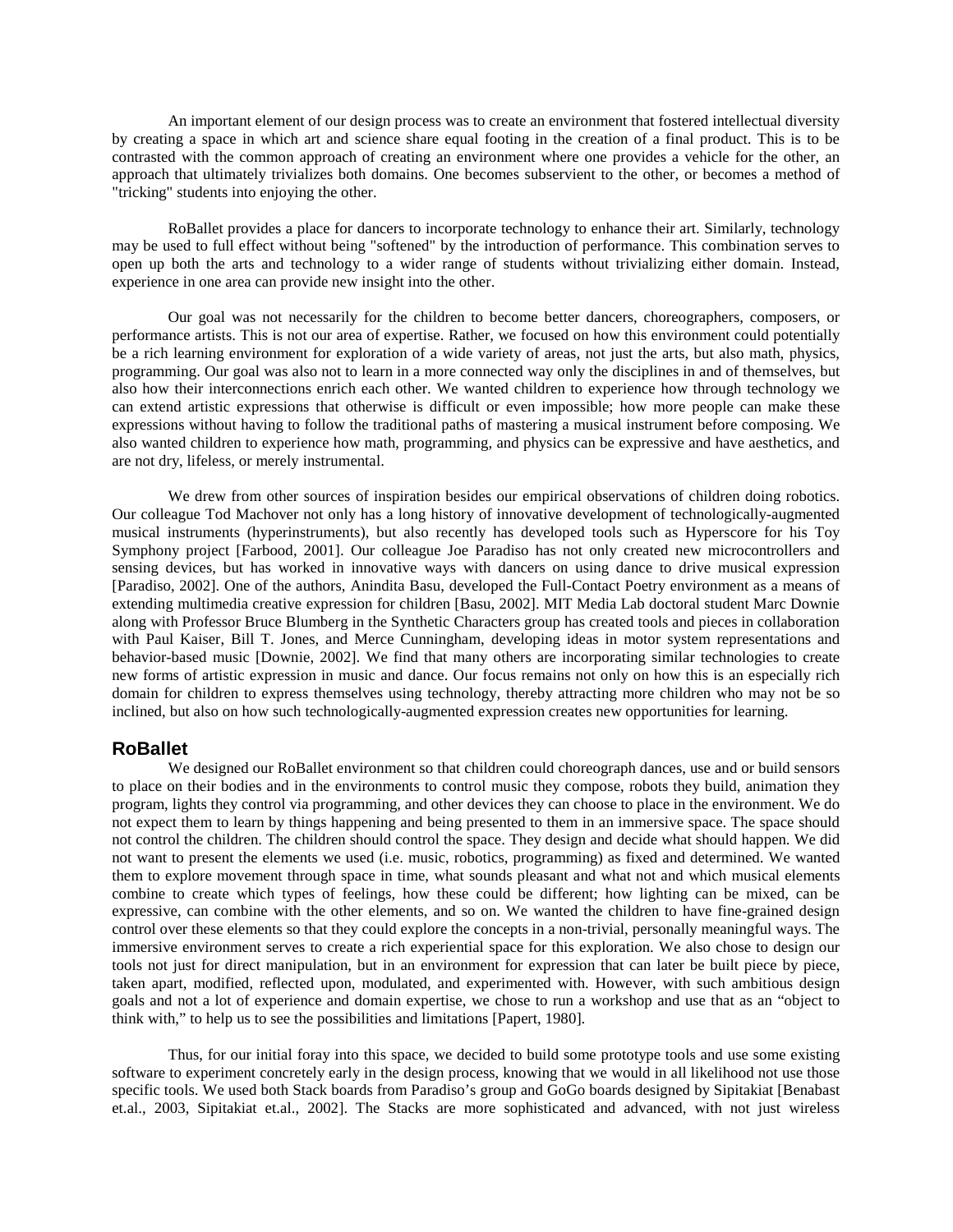communication but also accelerometers and gyroscopes on board. The GoGo board is simpler, designed to be accessible by being low-cost, using easily available components, and possible to assemble by hand. We have used different versions of the GoGo board in a variety of learning projects to integrate robotic control into other projects for learning. In this sense simpler and accessible have some advantages over sophisticated and advanced even if giving something up in terms of power, speed and capability.

We converted a traditional stage setting into a responsive environment that could dynamically interact with lighting and music systems, and added an animation system that could be projected into the dance space (Figure 1). After beginning their choreography, the group embedded sensors in the stage floor and the environment, allowing the students to program triggers for certain events. In addition, we provided a set of sensors that students could wear on their bodies. The body sensors plugged into small wireless wearable devices, both the Stacks (Figure 2), which students attached to belts and wore around their waists, and the GoGo boards. The Stacks transmit data from the body sensors to a server that we programmed, which in turn sends the sensor information to the computers that operated the lights, music and animation.



Figure 1. The RoBallet environment.

For music and animation we decided to use what would be closest to what we would want, but easy to assemble rapidly for the workshop. We knew that for music nothing yet existed that would suit all of our design goals. However, to build what we desired would take too long and would delay our initial workshop. So, for music we programmed an environment in MaxMSP to enable the students to lay out what they wanted along various dimensions such as melody, rhythm, pitch, etc., and then program what effect change in sensor values should create. For animation we used both Microworlds Logo and an environment we built in Squeak. The environments would respond to sensor data and change the animation as programmed. We also built an interface in Squeak so that the lights could be programmed to respond to the sensor data as well.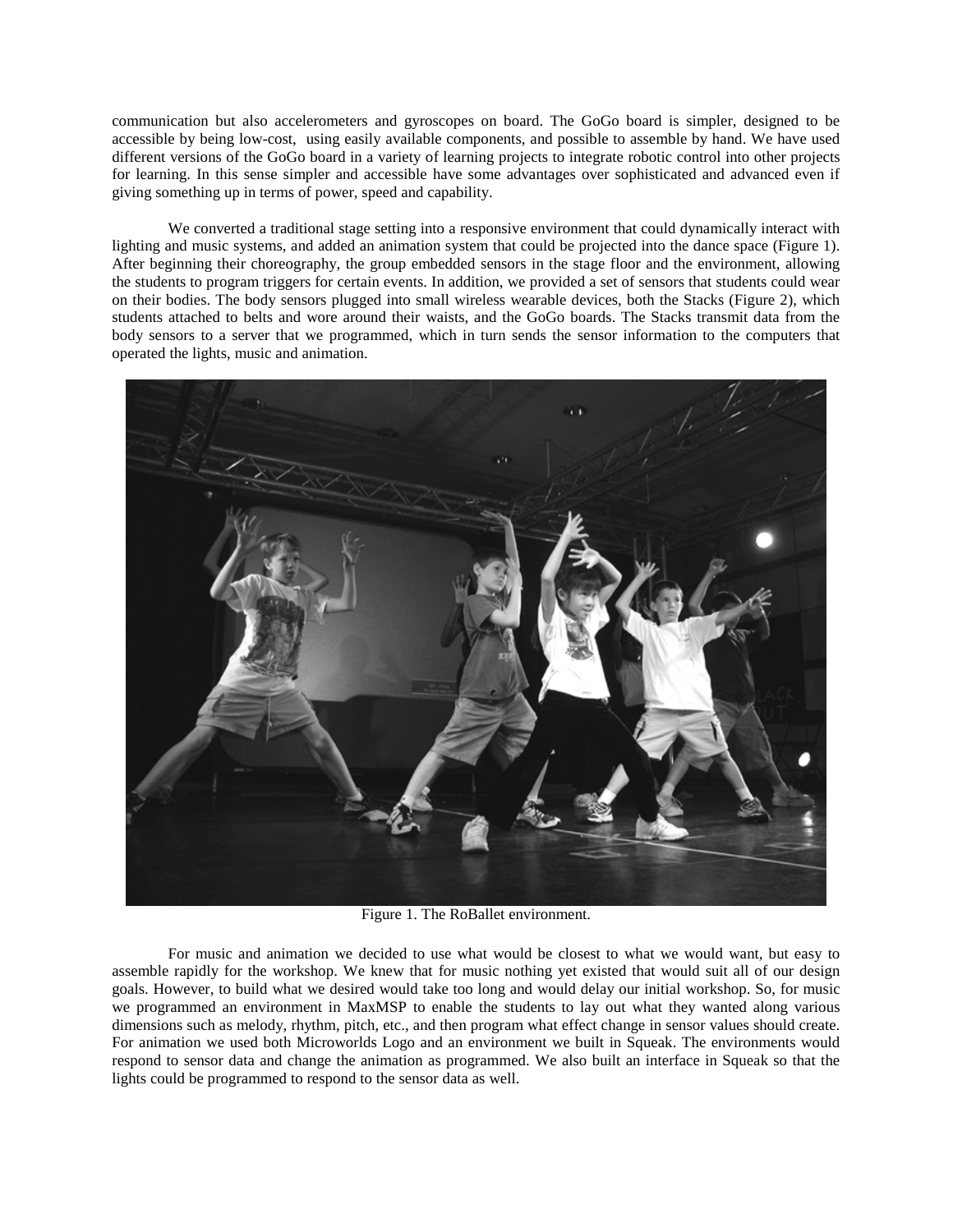## **Workshop**

Another reason to do a workshop with children early in the process was that we had the opportunity to work with Jacques d'Amboise. d'Amboise is the former principal dancer of the New York City Ballet, and the founder of the National Dance Institute (NDI). d'Amboise was accompanied by Dufftin Garcia, who runs the NDI center in Trenton, New Jersey. Garcia is also a former student of d'Amboise's from the NDI work in New York City, and is currently studying computer science. The two agreed to work with us in a workshop with children in July, 2003 at MIT. We agreed that for the purposes of this workshop, we did not want children with lots of experience in either dance or programming. We wanted to see what "average" children would make of our space.

During our design of RoBallet, we had an initial generative theme in mind: for students to create dance pieces that expressed a particular emotion. We wanted children to think about how to express an emotion using all of the various elements available to them, from choreographing movements, to composing music, to designing lights and creating animations, and also to consider how these different media best augment each other.

While the girls who were making robots to dance with inspired RoBallet, our first instantiation of the project did not feature robots, as there were many other elements that we wanted to work with. Since we had an extremely limited amount of time (8 days), and so many ambitions, we felt that if the children were to build robots and program them that would use up a significant portion of the time. Because we have had many years of experience working with children doing robotics, and wanted to maximize the talents of d'Amboise and Garcia as well as test out the other elements of the environment that were new, we decided to omit the robotics for the first workshop (an ironic decision given the name of the project). We began with a desire to provide students with multiple expressive tools that related to dance, so we first examined various elements of a traditional dance performance.

Once the environment was constructed, we held a workshop with a group of nine 9-12 year old children. The workshop was supposed to be a one-week event in which we could test the environment and have some preliminary feedback on the ideas, but at the request of the children, we extended the workshop for another week, and allowed them to invite friends to participate. During the first, "official" workshop, the NDI facilitators helped the children learn to choreograph, to think about what steps can be appealing, to express themselves through movement, to understand how to control movement through space in time, to match music and movement, and to keep in mind how a performance appears to an audience. Exposure to such expertise and experience was critical to us all to bring an understanding of dance.

Since the first workshop included professional dancers as part of the facilitating group, the students were introduced to the methods used by dancers to develop steps and combinations. This exposed an interesting similarity between dance and programming. d'Amboise taught by breaking dance steps into counts of eight and naming the steps with something the children could understand. For example, running in a circle to the left with knees high in the air was called the "pear." Running in the opposite direction was called "apple." Then he called out the names of steps in sequences to create combinations, which were then given names such as "fruit salad." This mapped directly to how the children were creating programs to run their music, lighting and animation. They mapped environmental events either to particular dance events or to particular dancers and named events accordingly. The programs were named like the step combinations, as a superset of the individual events. There was even an overlap between trying out steps one at a time in various combinations, and once one is satisfied, to name them and bundle them to be used in different combinations and variations. We were amazed by the similarities between how Jacques introduced choreographing dance and how we introduce programming.

In the second week, we encouraged the children to explore choreography on their own, to both invent and name steps and to take a step combination and perform it with different intentions, such as happiness, anger or frustration. We opened the workshop every day with a set of physical warm-ups and improvisation exercises to encourage children to both experiment with how to express emotions and formalize what they were doing.

The workshop in week two was completely open, so children chose their groups, emotions and how they wanted to approach their projects. In some groups, children wanted to work on different elements in parallel, so one would compose music for the emotion, while another worked on lights. In other groups, the students wanted to execute every part together. All of the groups had to revise and debug their programs however they approached them, however, since when they saw all of the elements combined, some aspects inevitably clashed or were not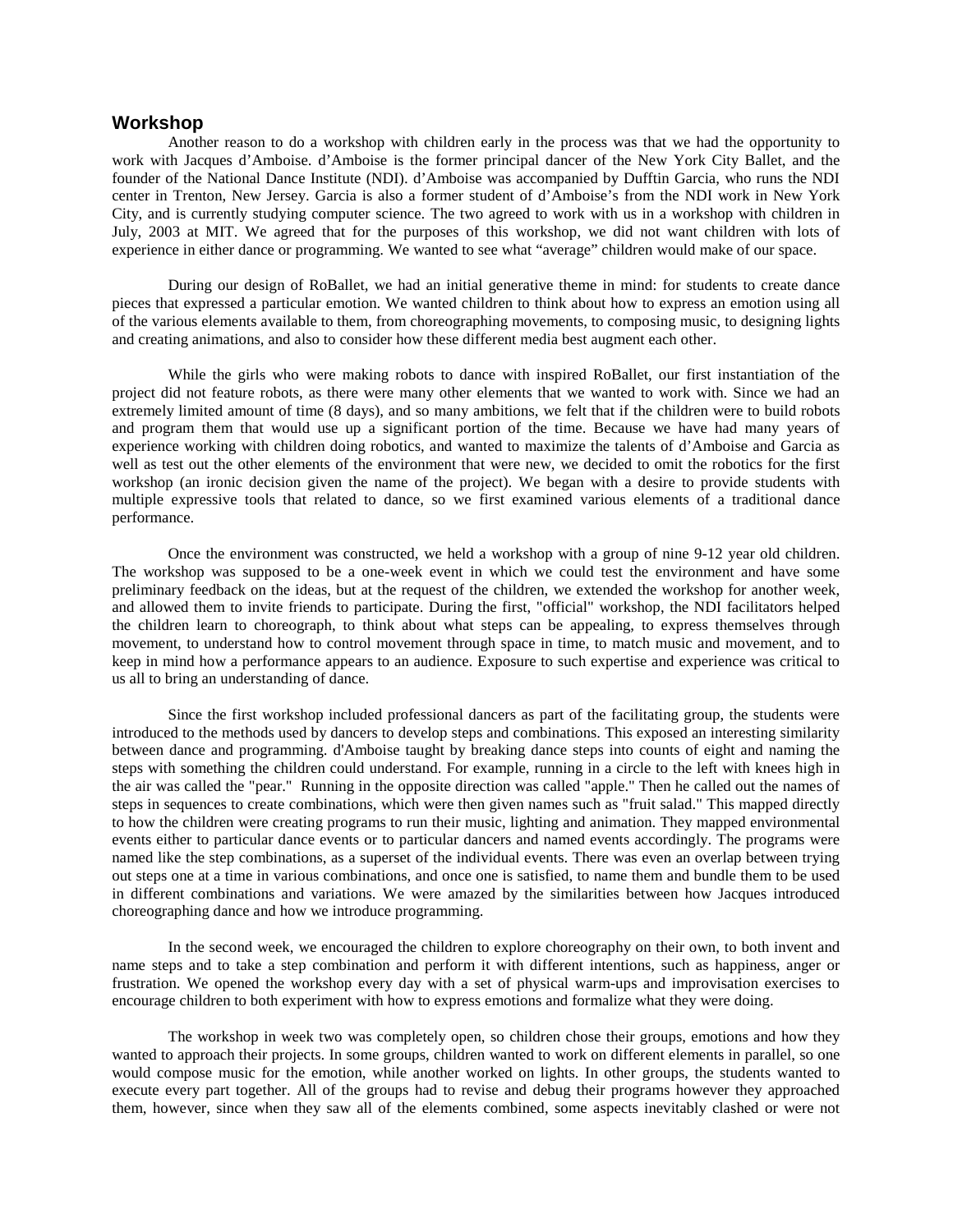coordinated. This led to many different discussions, from which sensors to use and how to create effects most naturally to trying to more effectively convey an emotion through the combination of media.

Glorianna Davenport, head of the Media Lab's Interactive Cinema group, and her students videotaped the entire proceedings and ran a video weblog of the event. We kept it private to protect the security of the children involved. Still, this provided a rich source of material for analyzing and debugging not only our environment, but also how to run such workshops. The constant video presence also inspired us to see how it could be used within the RoBallet environment itself, by videotaping and displaying images that also can be interactive and computational.

#### **Interaction**

Since the environment has so many parts, the easiest way to explain how it was used is to trace through a project that a nine-year old participant, "Toby," created. While the example is fairly straightforward, there are many other possibilities within the environment that will be explored further.

The emotion that Toby decided to portray was anger. Instead of mapping out every aspect of the piece before beginning, he decided to implement one part at a time before trying to merge all of the components. He had a few ideas for steps that he might use, but did not begin with choreography. First, Toby composed creepy sounding music in a minor key. As he worked on the music, he commented on particular steps he might perform at various points in his composition. He then moved to the lighting computer to experiment with "angry" lights. He chose a combination of red and white lights that would sometimes strobe. Then he created an animation of dark red objects that would fly through a dark blue space "biting" other objects. He finished by trying to put all of the pieces together with his movements.

As he tried to pull the components together, he modified each part. He needed a way to trigger events and experimented with floor sensors and body sensors and tried to figure out which would blend into his choreography the best. Toby finally decided on two body sensors and placed them on his palms, so that he could press them easily no matter how he was moving. As he began to put the pieces together, he went back to revise the pieces he had already created so that they would mix together more effectively. Toby changed his lighting sequence, for example, so that it would match the timing of the music and his movements. He also tested various sensors and tried to see which would work best. When Toby began working on his project, one of his ideas was that he wanted to use a bend sensor, which he would place on the inside of his elbow to control the lights. During his implementation, however, he realized that a touch sensor would work better than a bend sensor for his piece.

When the children worked on pieces individually or in groups, they had to negotiate between various media and technologies to create these interactive pieces. While the example that we described is simple, the environment was also used in more complicated ways, with children interacting with animations that they programmed, or using a body sensor to dynamically control some aspect of the environment. A good example of the latter is a project in which the students used a bend sensor to control an animated curtain, which lowered itself when the dancers bent their elbows and raised itself as their arms straightened.

# **Discussion**

The RoBallet environment is new and we have held only the described two-week long preliminary workshop. Nevertheless, we have found encouraging evidence that Roballet is a compelling learning environment. The first important aspect is that the environment was engaging to all of the children who worked with us, in both workshop groups, despite their diverse backgrounds and interests. None of the children had danced before, and most had limited programming experience. But during the workshop, all of the children both danced and programmed; stepping out of familiar territory to experiment with all of the environment's capabilities.

In this space, students must be truly interdisciplinary. They looked at the idea of emotion through many lenses, from the many types of media they use to their own bodies. How do angry lights differ from angry sounds? How do movements complement or detract from the mood one has created in the environment? How does it feel to move angrily as opposed to joyously?

While the stage is a responsive environment with sensors embedded in the floor, it is also a dynamic exploration space for children. The children use components of the space as tools to create their interactive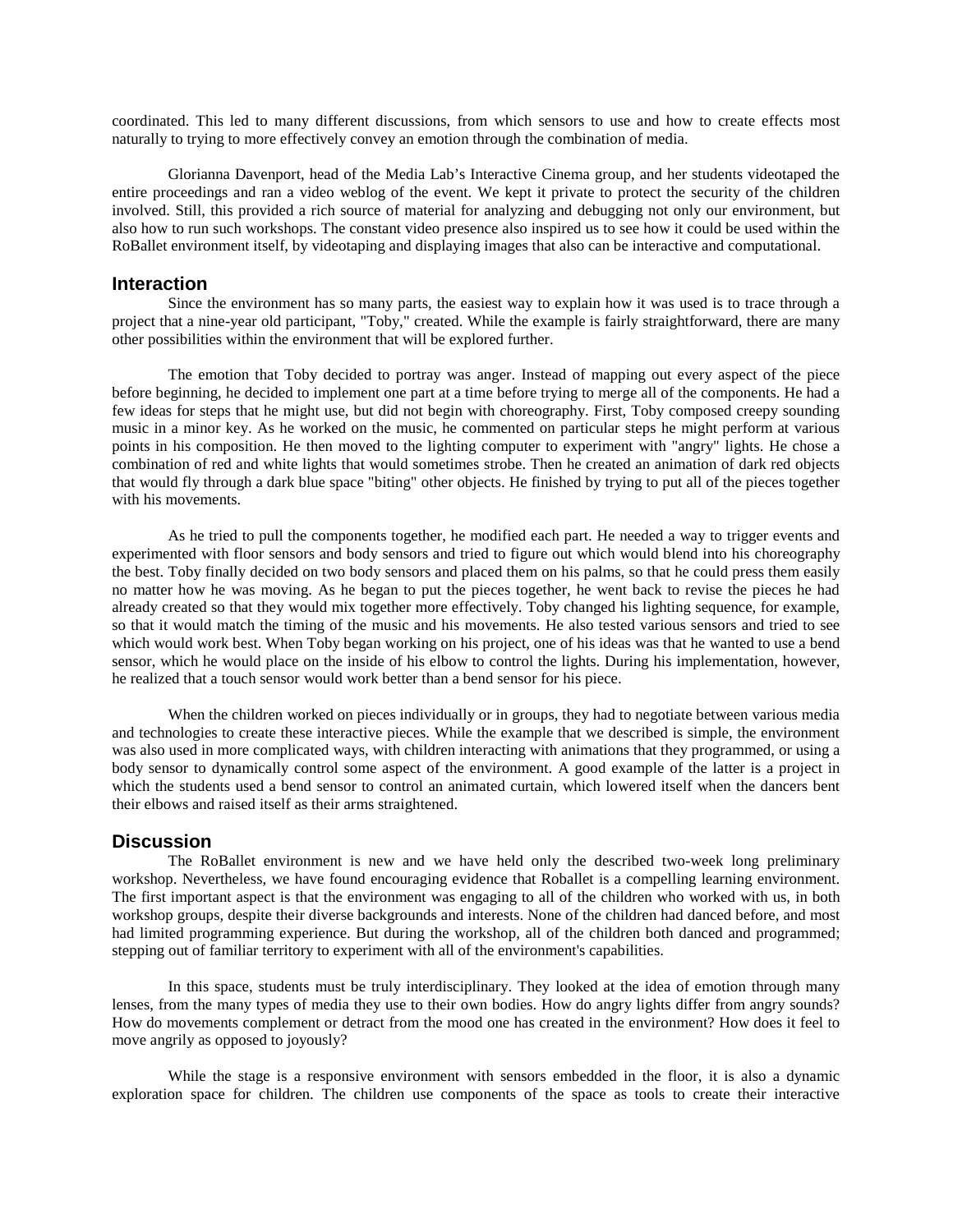expressions instead of choreographing their movements to fit predefined functions. This is important as it allows children to engage with many levels of creation and to truly experiment with expression and programming.

Since children were using sensors on their bodies and in the environment to drive the rest of the stage setting, they needed to map sensor values to mood. How does amplitude relate to intensity? If an arm is bent in an angry piece, should the pitch increase in the music, or the volume? Maybe the speed should change? Does it have to change at all, or should that sensor control the strobe rate or color of the lights instead? Where should the sensor be placed on the body and what should be sensed? Is it a simple trigger, or a continuous control? If it's a trigger, should a floor sensor be used, or should the dancer wear the sensor? How does that affect the choreography of the piece?

It is precisely because there are no "right" answers to such questions is why we find this area so interesting. Students are free to express what they think. In order to express, they explore thinking about elements of sound, light, and movement. In order to express what they want, they meet interesting mathematics, physics, engineering, electronics. This creates a virtuous circle where they learn to think in these areas in order to express what they want. As they incorporate this thinking, they are able to express more, which leads to deeper thinking.



Figure 2. A wearable Stack computer modeled by a student.

One interesting aspect was that there seemed to be a common language for expression by movement. Acute angles expressed more conflict. Rounder forms were calmer. Sharp movements were more to express anger. Slower movements were kinder. Expressing emotion through dance, music and light enabled eloquence in a different way than words.

The environment also returned to ideas raised by Seymour Papert in his early work with Logo. In this work, Papert described why the turtle was a compelling character: Children could anthropomorphize it and mentally map their bodies to the behaviors of the turtle. In the case of RoBallet, the students' bodies actually drove the environment. If they changed their choreography, the environment would also change dynamically instead of always performing the same canned set of actions. The children were breaking down and formalizing their movements in order to describe and coordinate the other events in the environment.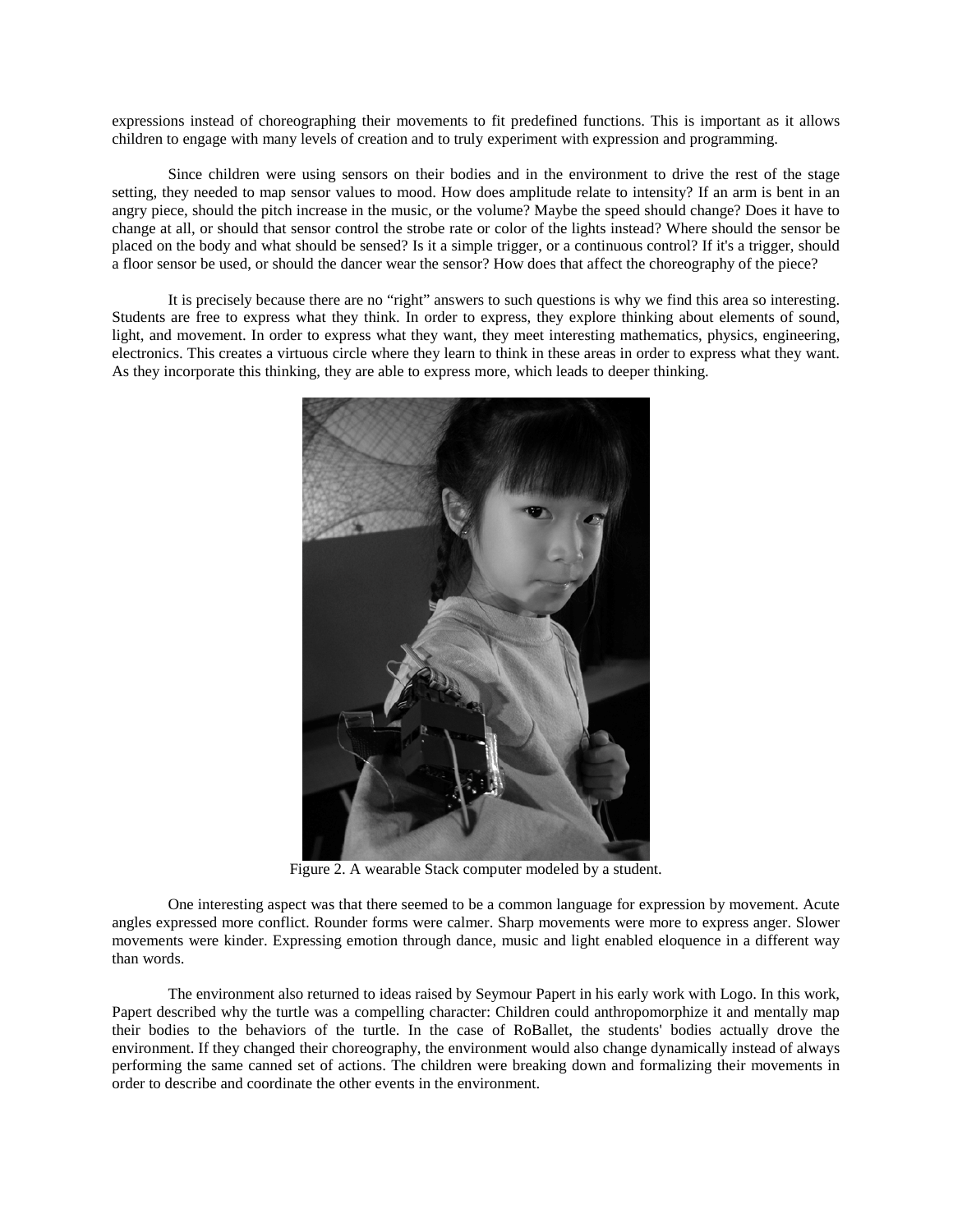Using the body also gives a way of thinking of issues in physics and mathematics very concretely. Dancers experience matters of force and tension through their movements and can associate these ideas with intention in movement. They can clearly feel the difference between lifting their legs to a 45-degree angle versus a 90-degree angle. While the connection between these feelings and concepts in physics do not arise simply from movement through space, explicit connections can be made in context by a facilitator as was described previously in the connections made between choreography and programming. These connections serve the same purpose as in any method of interdisciplinary study, that is, to provide the ability to examine something from multiple perspectives simultaneously, allowing the knowledge from each domain to strengthen understanding of a concept.

The students spent a great deal of time "debugging" and "revising" their dance pieces. This formed another concrete relationship between the performing arts and engineering and helped students understand each concept more deeply. They had to debug their programs when using one sensor caused an unexpected result. The child expected the sensor to trigger a change in lighting, but instead, the music grew louder. Oftentimes children's animations did not work the way they planned, either, because of an error in their code. But beyond making a piece functional, working as planned, they revised their dances to make them either more cohesive or more effective emotionally. Their dances had meaning and an intended effect, for the audience to understand and feel the emotion they were trying to portray. Their projects went more deeply than simple functionality or simple effect, but searched for an intersection between the two.

We were struck by the potency of examples. The strength of Jacques's character and the beauty of his choreography stuck with the children. In the second week of the workshop when they were free to do as each one pleased, they used, modified and built upon his steps. However, they also utilized his means of using the sensors. We expected the children would be more adventurous in their use of the technology. However, they stuck pretty much with what Jacques did. One aspect of this was using familiar things when experimenting in unchartered domains. Another aspect is that we had limited time and a multitude of tools. We eagerly look forward to working with children in the next version of the RoBallet environment over longer periods of time.

Finally, we noticed a certain "performance" bias. There was a much greater concern about how the performance would appear to the audience than we are accustomed to. We usually work with children on projects just for the sake of learning and doing, not for the sake of a performance. Although we appreciate the value of public performance and certainly of final artifacts, this bias drove much of the workshop and diminished possibilities for exploration.

## **Future Work**

As mentioned above, the workshop was the first feedback step in the process of designing RoBallet. There are three categories for future development; the development environment, the hardware, and the connections to learning. Obviously, we would like to include robot building in the project, since that served as the inspiration for RoBallet. However, we want to improve upon the materials used so that we have stepper motors, a wider variety of mechanisms for movement, and the ability to mount artifacts on a scale large enough for performances. We do not want to restrict ourselves only to performance spaces and scales. We still maintain that a child making one robot with which to dance is incredibly compelling. We also will use new generation of wireless chips that provide both greater capability and lower costs.

We plan on modifying the programming environment that the students used in the preliminary workshop by changing the interface and some of the interaction. We need to adapt Logo to be more open to adding other objects to it as well as to improve its response time. We are still determining whether to base everything in Squeak and Smalltalk, making a new interface specific to RoBallet. This has obvious advantages of bringing in objects, running native and therefore fast, being open source, and having a community of developers assisting us. We will develop an interface for handheld devices so that the child is not required to perform in one space, then run off-stage to reprogram, then run back on to test, and so on. We felt that this running back and forth interrupts the beauty of using the body as the system's control.

We need to determine what software we will use for music composition, or to write an application if we find none suitable for our needs. The more seamless the programming of the animation, robotics, lights, music, and video is, the more satisfied we would be.